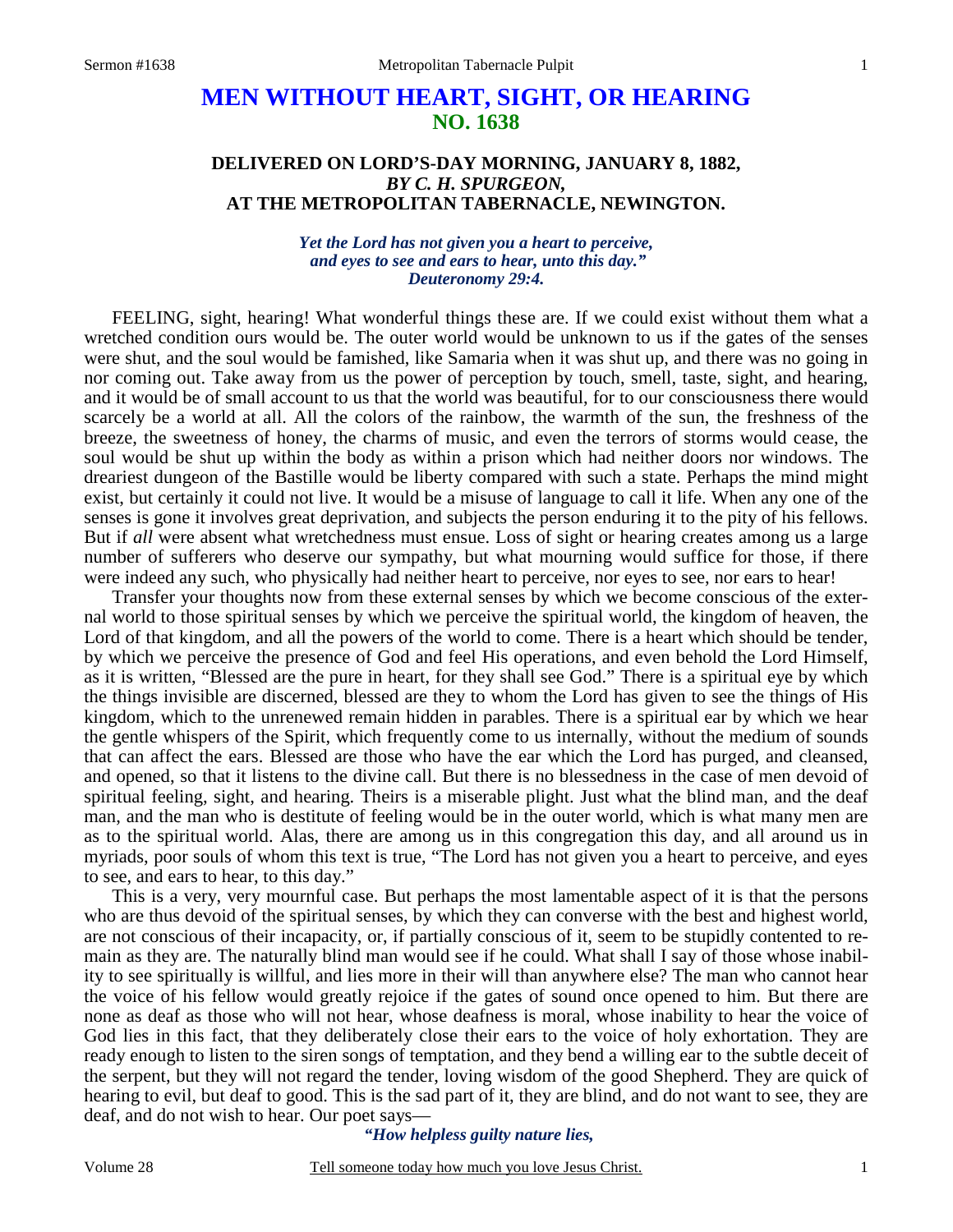#### *Unconscious of its load."*

In this unconsciousness lies the heart of the mischief. Helpless man is unconscious of his own helplessness. Because they say, "We see," therefore their sin remains. If they were blind and knew it, it was another matter, and signs of hope would be visible. But to be blind and yet to boast of having superior sight, and to ridicule those who see, is the lamentable condition of not a few. They will not thank us for our pity, but much they need it. Eyes have they, but they see not, and yet they glory in their farsightedness. Multitudes around us are in this plight. When the prophet says, "Bring forth the blind people that have eyes," we can only wonder where we should put them all if they were willing to assemble in one place. My own spirit feels very heavy in having to preach upon this subject this morning, but I would do so with great tenderness of heart, lamenting while I blame. It seems to me that Moses felt very tenderly to the people whom he here addresses, he puts his meaning in the gentlest conceivable shape when he says, "The Lord has not given you a heart to perceive, and eyes to see, and ears to hear, to this day." He does not excuse, but yet he softly chides. He speaks not with the stern severity of Isaiah when he cried in the name of the Lord, "Go and tell this people, Hear you indeed, but understand not; and see you indeed, but perceive not. Make the heart of this people fat, and make their ears heavy, and shut their eyes, lest they see with their eyes, and hear with their ears, and understand with their heart, and convert, and be healed."

 What a sad thing it is that so many are rich in all things except the one thing necessary. God has given them abundance of earthly possessions, but He has not given them eyes to see His bounty, nor ears to hear His voice of love, nor a heart to perceive His presence in the mercies which they enjoy. Such see the harvest, but not the Great Farmer. They enjoy the fruitful seasons, but take no delight in the giver of the rain and the sender of the sunshine. What a sad condition to be in! Alas, poor rich man! He has so much and yet so little! And what a lamentable sight is the educated man of this world who is learned in all the lore of the ancients, and versed in all the science of the moderns, who has pried into the secret chambers of knowledge, and has observed the skill of the Eternal in the starry heavens and in microscopic life, and yet with all his attainments has no knowledge of his Maker, and will not accept the evidence of His presence. How sad that we should have to say to such, "Yes, you know all the facts, and yet cannot see beneath their surface. You allow prejudice to blind your eyes to the plain teaching of creation and Providence. You walk through the studio and admire the pictures, and deny the artist's existence, whereas if you were candid you would believe in him from his works, and then go on to spell out his character from them. Alas, you have not a heart to perceive, nor eyes to see, nor ears to hear to this day." Well spoke the apostle when he said, "Not many great men after the flesh, not many learned are called." Often those that know the most of the secular know the least of the sacred. Eyes that seem as if they could pierce through rocks, and read the mysteries of primeval night, turn out to be mere sightless eyeballs as to divine things. Yet they know it not, neither do they guess at their folly. How sad it is that there should be so many who are quick in reasoning, and ready in invention, which cannot see that the visible argues an invisible Creator, and that providential arrangements prove that a Great Father is over all. As Herbert says, they, "walk with their staff to heaven," they thread the stars like beads upon a string, harness the lightning, and weigh the starry orbs, and yet they have not discovered their God, who is above, around, without, and within them. They are open-eyed to all things but unto Him who fills all in all. I fear I must apply to them the language of Paul, "Having the understanding darkened, being alienated from the life of God through the ignorance that is in them, because of the blindness of their heart."

 This morning I shall speak as I shall be helped by the Holy Spirit, first upon *a very mournful fact*. Secondly, upon *a yet more mournful reason* for that fact, and thirdly, upon *a mournful result,* which comes out of that fact. May what is said be taken as a word of warning, and may God the Holy Spirit bless it to the conversion of everyone here present who remains as yet unrenewed. I say everyone, for there is not one among you whom I would knowingly exempt from my prayers.

**I.** First, we shall think upon A MOURNFUL FACT. Here was a whole nation, with but very few exceptions, of whom their leader, who knew them best and loved them best, was obliged to say, "The Lord has not given you a heart to perceive to this day." The mournful part of it was that this was *the nation that had been specially favored of God above all others.* God had not entered into covenant with Edom or with Moab. He had not sent the light of His truth to Egypt, or to Ethiopia, or to any other of the na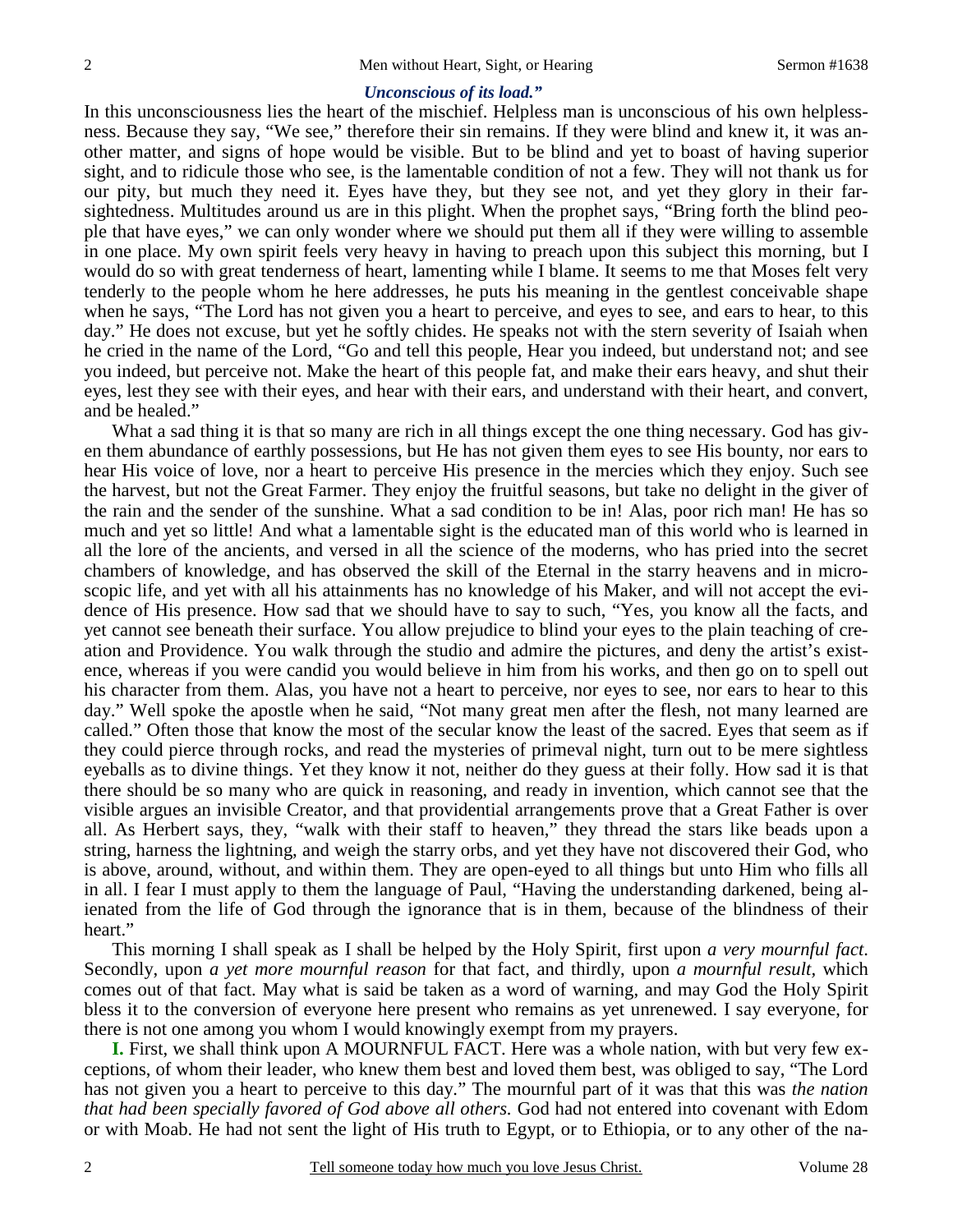tions of antiquity. But this comparatively little and insignificant people had been selected that to it might be committed the oracles of God. They were the one candlestick of the human race. They had light in their dwellings, while all around them, brooded a darkness which might be felt. By His name, Jehovah the Lord was made known to them when He spoke to Moses in the desert, and manifested Himself to him in the burning bush. "He made known His ways to Moses, His acts unto the children of Israel." He gave to this people revelation after revelation, containing guidance, rule, comfort and instruction even as it is written, "He has not dealt so with any people." Almost all the light then given was focused upon Israel, and yet they had not eyes to see. "God speaks once, yes, twice, yet man perceives it not for need of ears which can hear." Is not this a dreadful thing? I can understand the other nations being blind and senseless, for they were in the dark, and "the times of their ignorance God winked at," but for this nation, upon whom the sun of righteousness had risen, to choose darkness and abhor the light is a horrible thing. By the preciousness of the privilege*,* the sin of its rejection was greatly enhanced. This is sad, sad to the utmost degree of sadness, but is it not the case with some of you? Are there not among you those who have the clearest light, and yet choose the ways of darkness? My dear hearers, be honest with yourselves and answer. Born of godly parents, singled out to be carefully instructed in the things of God, attending a faithful ministry from your youth up, reading your Bible and being thoroughly versed in its contents, and yet, for all that, without godly feeling and gracious perception. I grieve that you should have such privileges and yet remain strangers to salvation. Will it be so forever? Shall it always be said of you, "The Lord has not given you a heart to perceive, and eyes to see, and ears to hear, to this day"?

 Note again, that not only were they a highly favored people, but *they had seen very wonderful acts performed by the Lord Himself.* Moses says, "You have seen all that the Lord did before your eyes in the land of Egypt unto Pharaoh, and unto all his servants, and unto all his land, the great temptations which your eyes have seen, the signs and those great miracles." Does it not seem deplorable that they could see God lifting His hand against Pharaoh with plague after plague, and yet not acknowledge Him to be the only living and true God? Those plagues smote the gods of Egypt, how could Israel ever turn aside to worship such dishonored deities? Each plague was aimed against some sacred object of Egyptian worship, and the marvel is that these defeated idols should still be reverenced by Israel. Truly the Lord spoke with a loud voice from heaven, with a voice which even Pharaoh was compelled to hear, and yet His own people heard Him not. They saw the plagues, and did not discern the glory of their God so as to remain faithful to Him. And that Red Sea! Was not that a marvel enough? How often have I wished that I could have been there to see the eager waters leap on Pharaoh and all his hosts! What joy to have heard the sound of the timbrel, and to have seen the twinkling feet of the maidens as they danced and chanted, "Sing unto the Lord, for He has triumphed gloriously: the horse and his rider He has cast into the sea." Could men stand there and see that, and yet not perceive that the gods of the heathen are idols, and that only Jehovah is the living and true God, and could they shake off the fear and dread of this mighty God from their souls, and turn to worship a golden calf which their own hands had made? Yes, such is the deplorable wickedness of man that if God were to work over again, all the miracles of Egypt in the sight of those of you who are unbelievers, you would not be converted to His fear. You would be staggered by the wonder, but you would not be converted by the witness. Something else is needed over and above all miracles before the blinded eye will care to see, or the hardened heart will begin to feel. You also have witnessed great deeds of grace in our midst, and yet you are not convinced. You even believe in all the miracles of Scripture, and in the death and resurrection of our Lord Jesus, and yet you do not trust Him. Ah me, what can I say? What can I do but mourn over you?

 In addition to this, *these people had passed through a very remarkable experience.* They had been brought out of Egypt by miracle, and by the same power they had passed through the depths of the sea as on dry land. Moses thus describes their wilderness history, "And I have led you forty years in the wilderness: your clothes are not waxen old upon you, and your shoe is not waxen old upon your foot. You have not eaten bread, neither have you drunk wine or strong drink: that you might know that I am the Lord your God." All these forty years they lived by miracles, and yet they neither feared, nor loved, nor trusted Jehovah their God who worked all these signs among them. As a nation they did not receive the spiritual teaching which the Lord set before them. Do you blame them? Look at your home. Are they the only people who have thus offended? May I not be addressing some today whose experience has been singularly full of mercy and love? God has been strangely gracious to you, my friend. He has led you by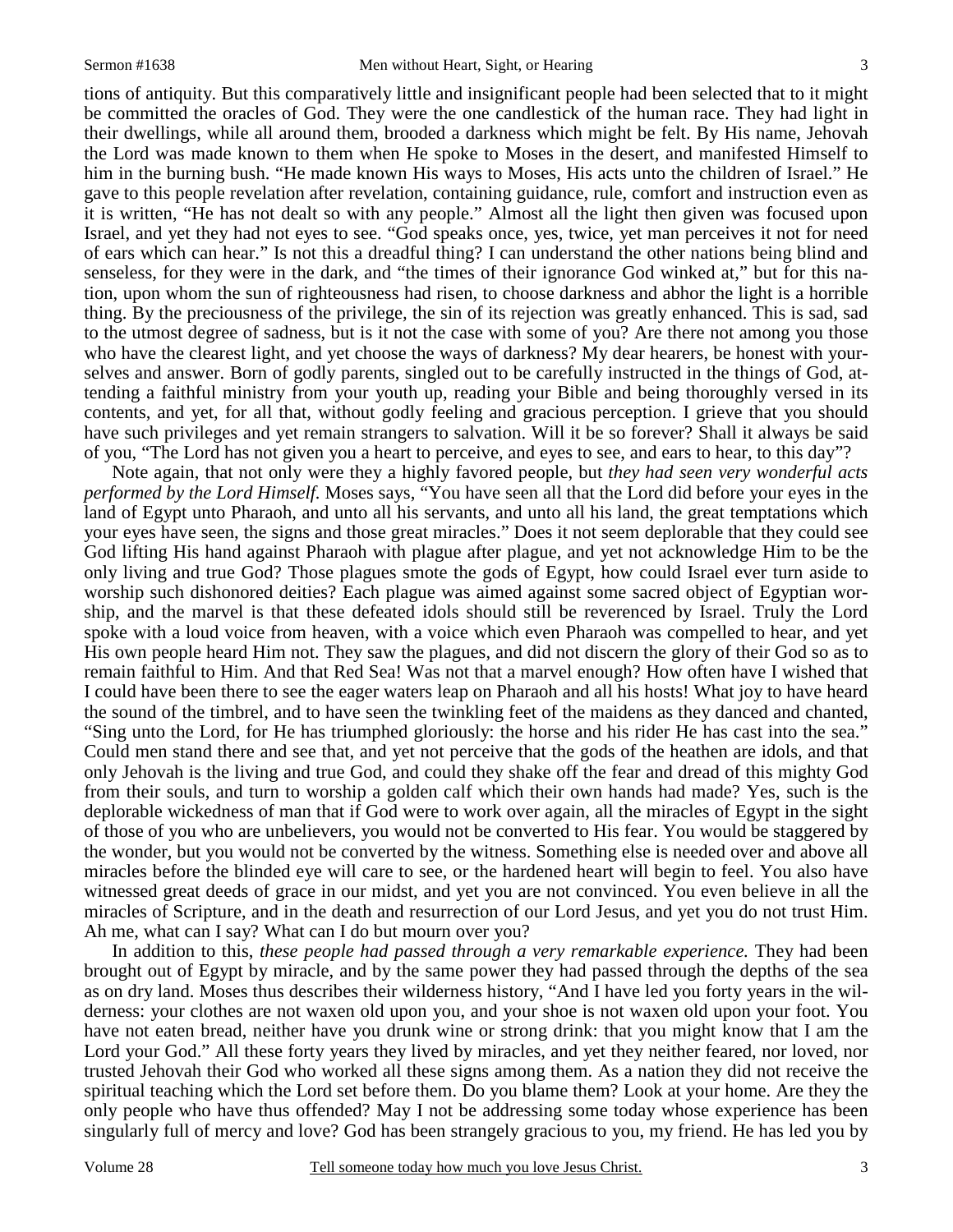a way that you knew not, and if you could but see it, His hand has been conspicuously with you from the time when you left your father's house unto this day. I know not to whom I may be speaking, but I am persuaded that there are some here whose career has been especially marked by the providence of God. Yours has been no common journey of life. You have been preserved in accident and restored from sickness. The stars in their courses have seemed to fight for you, and the stones of the field have joined to defend you, and yet you do not observe the hand of the Lord in all this. The Lord has girded you though you have not known Him, He has guided you, restrained you, delivered you, instructed you even though you have not deigned to think of Him. Yes, He has saved you from the consequences of your own folly, or you would before long have been a beggar, or a mass of sores, or a prisoner in the last dreaded dungeon. He has interposed to save you from your own folly, and here you are where mercy pleads, and grace holds out her silver scepter. Alas, even to this day you have not a heart to perceive the long-suffering of God, nor eyes to see your obligations, nor ears to hear the wooing of His love, but you are still going on in rebellion against God. Shall it always be so? It is grievous that it has been thus so long. Is there no turning? Is there no relenting? Must you die in your sins?

 In addition to all this sight and experience, the Israelites *had received remarkable instruction*. In the wilderness, the Lord taught them by Moses and Aaron. The tabernacle was pitched in their midst, according to the pattern which Moses had seen on the mountain, and there a worship was instituted, every part of which was singularly rich in instruction, as we all know to this day. There was not a lamb slaughtered, nor a lamp kindled, nor a handful of incense burned on the altar, nor a curtain folded up, nor was a silver socket set in its place, without some moral and spiritual significance. Had they desired to learn it, they might have discovered in the tabernacle in the wilderness great stores of teachings as to those things which make for the peace and salvation of men, but they had no heart to perceive, nor eyes to see, nor ears to hear, and so the whole apparatus of teaching was lost upon them. Ah, dear hearers, you may enjoy the most clear instruction, you may have line upon line, precept upon precept, you may read God's Book itself, and you may observe the experience of Christians, and you may have all their love and affection to help you to understand the things of God, and yet for all that you may remain without spiritual perception. All the external processes of holy teaching may spend themselves in vain upon you for 40, 50, 60, or even 70 years, and you may still remain blind and unfeeling. You may know the letter of doctrine, and yet never perceive its meaning. You may see the logical nature and certainty of a sacred truth and yet never see its bearings upon yourself. Does your present condition prove this assertion? Are you also without understanding? Are you still untaught in the things of God? O that the Holy Spirit may now create in you a new heart, and bestow both spiritual eyes and ears upon you.

 One thing else is worth notice. These people *had been associated with remarkable characters*. They were not all blinded, there were a few among them who were gracious, and so were made to perceive. Caleb and Joshua were there, and Aaron and Miriam, but chiefly there was Moses, grandest of men, true father of the nation. It was something to have lived in a camp where you could speak with such a man as Moses, who had seen God, face to face, so that upon his brow there rested the glow of Deity when he came down from the mountain. You, too, my friends, have met with those whose conversation has been in heaven, and whose lives are bright with communion with the Lord. If we do not see and will not see where another sees so clearly, we stand condemned. A man who considers himself highly intelligent stands with me upon the hill, and looks out upon a fair landscape, over which hangs a wonderful sky bedecked with fleecy clouds, while at our feet blooms a wealth of lovely flowers. He tells me that in all this he sees no evidence of God. Is he not blind? As for me, I feel myself surrounded by the allembracing Deity, and His presence is the greatest fact of my consciousness—

> *"God has a presence and that you may see In the fold of the flower, the leaf of the tree; In the sun of the noon, the star of the night; In the storm cloud of darkness, the rainbow of light; In the waves of the ocean, the furrows of land; In the mountains of granite, the atom of sand! Turn where you may, from the sky to the sod, Where can you gaze that you see not God?"*

Now, either I am a liar or my neighbor is sadly dull of perception, and as I know that I speak the truth, I know also that he is blind. If Moses saw, he by that fact left the rest of the people without excuse. That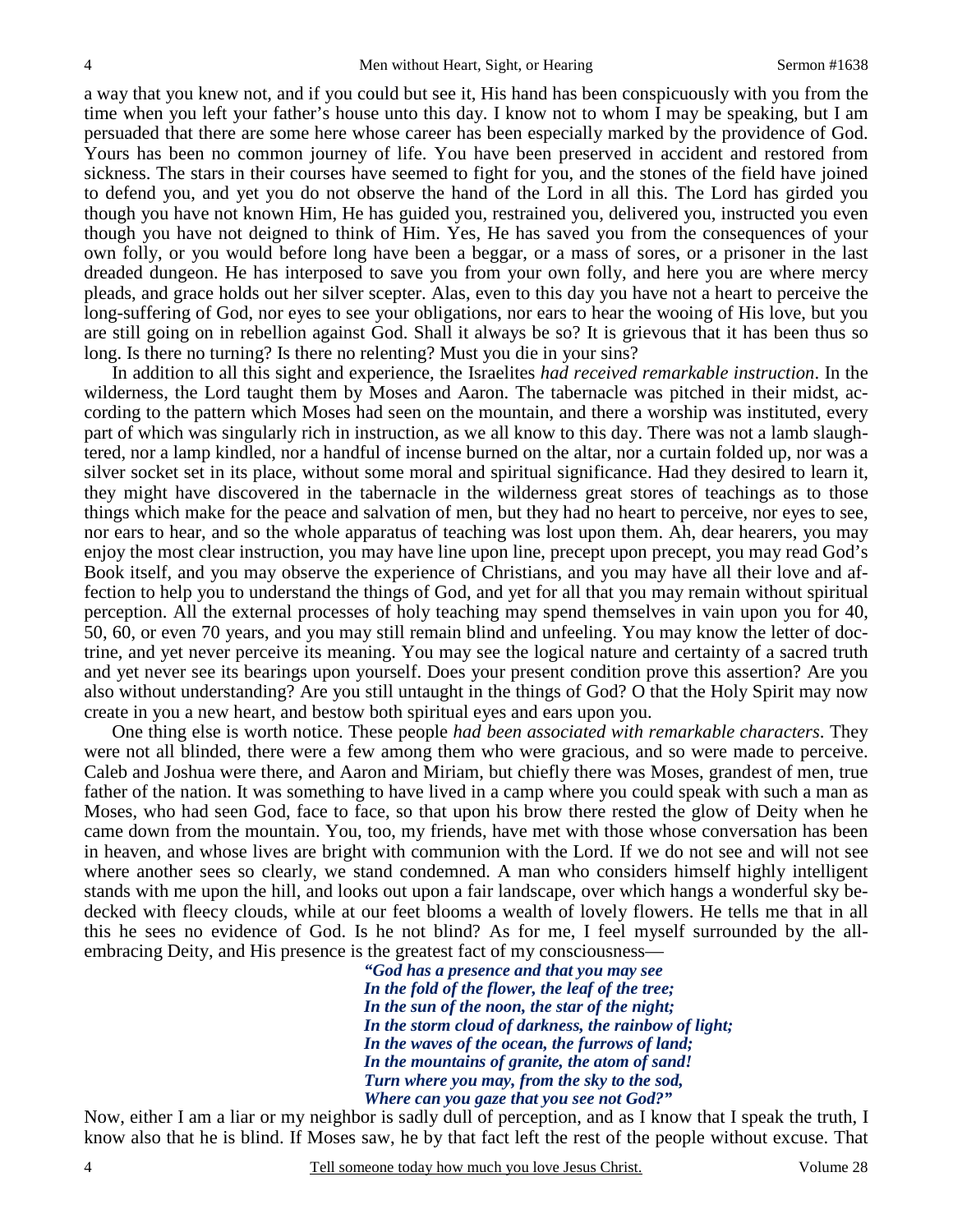they would not perceive was exceedingly provoking to the Lord, for among them God was manifest in the most remarkable manner. The Lord came from Sinai and the Holy One from Paran. From the top of the smoking mountain He spoke with voice of trumpet and with sound of thunder, the earth shook and trembled beneath His feet. The Lord was among them conspicuously in the flaming pillar by night and in the shadowing cloud by day. Israel saw the glory of her God, she could not help seeing it, and yet the people refused to behold Him, and asked, "Is the Lord among us or not?" Moses said of them, "They are a nation void of counsel, neither is there any understanding in them. O that they were wise, that they understood this, that they would consider their latter end!" Even to the very end of 40 years of patient instruction they remained without the true knowledge of God. Ah me! This is sad, most sad, but I fear that in this congregation we have a number who are like they are. Years have not brought them grace, nor has a lifetime yielded them wisdom. They have seen God's wonders of grace upon their friends and relatives, they have also tasted of the Lord's goodness in their own lives, and they have heard His voice in the preaching of the gospel, for Jesus Christ has been set forth plainly crucified among them, and yet they have not seen the Lord, and do not hear Him even to this day. This is no new thing, but it is none the less a grief of heart to those of us who fear the Lord and feel a love for souls. Brethren, remember that these Jews in subsequent generations had great prophets among them, and what was the success of their labor? Did they not cry, "Who has believed our report?" At length they saw the Son of God among them, and how did *He* fare? Jesus Himself, with all His miracles of grace and words of love, came unto His own people and they received Him not, but cried, "Crucify Him, crucify Him." How true it is that nothing can bless men till almighty grace renews them. If one should rise from the dead, men would not repent unless they were renewed. There is no miracle that God can do, there is no marvel that omnipotence itself can perform, which can make men see, who have no spiritual eyes. Nothing can make men feel, so long as their hearts remain hardened against the Most High. "The natural man receives not the things of the Spirit of God: for they are foolishness unto him; neither can he know them, because they are spiritually discerned." Verily it is written with truth, "You must be born again." The unbelief of man, so long as it remains, renders blessing impossible. The gospels represent our Lord Himself as baffled by man's refusal to believe, as it is written, "He could not do many mighty works there because of their unbelief." Oh the wretchedness of this state of things, who shall deliver men from it? Who can attempt the task but God only?

**II.** We will now hasten to spend a few minutes in descending into a still lower depth. Let us note THE MOURNFUL REASONS FOR ALL THIS. The reasons, for their incapacity to see and perceive, lay first, in *the fact that these people never believed in their own blindness.* They had no heart to perceive, and they did not perceive their absence of perception, they had no eyes with which to detect their own dimness of vision. They were such fools as to dote on their own wisdom, so poor as to think themselves rich, so hypocritical as to profess to be sincere. They thought they knew better than their God, and so they sat in judgment upon His providence and styled the provision of His wisdom "light bread." They were so quick of perception that when Moses was gone away for a little while they said, "Make us gods, which shall go before us; as for this Moses, we know not what has become of him." They showed their pretended wisdom by suspecting both the Lord and His servant Moses as soon as they fell into any difficulty. "Because there were no graves in Egypt, therefore has He brought us forth that we may die in the wilderness?" They would gladly snatch from Jehovah's hand the rod of government, and become leaders for themselves. Jeshurun forsook God that made him, and lightly esteemed the Rock of His salvation. They were wise in their own conceits, and therefore it was that they could not see. Pride is the great creator of darkness, like Nahash the Ammonite it puts out the right eye. Men seek not the light, because they boast that they are the children of the day and need no light from above.

 More than this, *these men never asked for a heart to perceive, eyes to see, and ears to hear*. No man has ever asked for these things and been refused, no soul has cried in its blindness and darkness, "Open my eyes," but what a gracious answer has always come. It is the prerogative of the Lord Jesus to open the blind eyes, but this He is always ready to do whenever men call upon His name. Let but the poor man cry and the Lord Jesus must and will hear him, and pour the daylight into his soul. In Israel's case there was a distinct refusal to be blest, "But My people would not hearken to My voice; and Israel would have none of Me." There was no prayer for the heavenly blessing, but an aversion to it. "You have not, because you ask not." "They know not, neither will they understand; they walk on in darkness." Rightly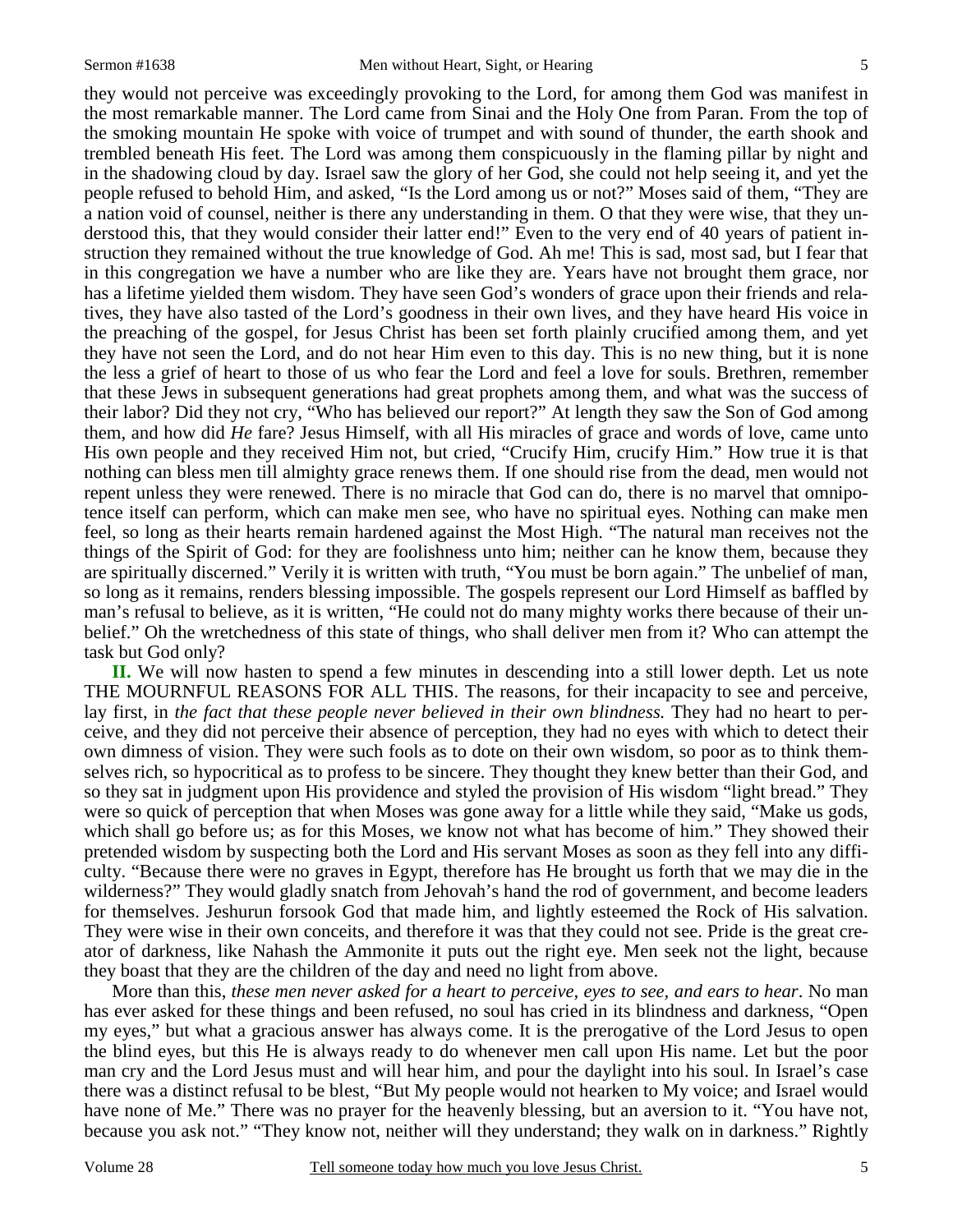those are left in darkness who will not ask God to give them light, or to open their eyes. Is not this the case with some of you? O my hearers, I must be plain and personal with you—is it not true that some of you are prayerless, Christless, graceless? What will become of you? Your case is all the more to be lamented because you are without excuse.

 Then, moreover, *what little light they did have, they resisted*. When they were forced to see, it was only for a moment that they would be instructed, and then they shut their eyes, again. "When He slew them, then they sought Him: and they returned and inquired early after God. And they remembered that God was their rock and the high God their redeemer. Nevertheless they did flatter Him with their mouth, and they lied to Him with their tongues." When He sent fiery serpents among them, or otherwise smote them, then they perceived His presence for a while, but soon they turned back and dealt deceitfully. They took up the tabernacle of Moloch, and the star of their god Remphan, and worshipped engraved images in secret in their tents, so that they provoked the Lord to jealousy, and He was incensed against them. They loved darkness rather than light because their deeds were evil. They did not actually cry like Pharaoh, "Who is Jehovah that I should obey His voice?" but in their hearts they meant it. They lusted after the abominable rites of Baal-peor, and fell into filthiness in the days of Balaam, although God Himself dwelt among them in all His matchless purity and holiness. Now, this is the gravest crime of all—to leave the holy God for impure idolatries. Oh sinners that love not God, is it not because you love that which is evil? Oh, you that never sees Him or seeks after Him, is not the cause of your blindness to be found in your love of sin? "He that does evil hates the light." This willfulness of yours, this desperate bent of your hearts towards evil, how will you answer for it? Our fear for you is great, we are afraid that you will perish through your hardness of heart. Oh that you had a desire towards God! Oh that you willed to turn to Jesus. Oh that His grace would cure you of your stiff-necked rebellions! Jesus stands here this morning and He cries, "How often would I have gathered your children together as a hen gathers her chickens under her wings, and you would not." He waits to be gracious. Do you doubt this? He has given you all manner of good things. Do you think He would have refused you eyes to see, and a heart to feel, if these had been sought? "He gives liberally and upbraids not." If we, being evil, know how to give good gifts to our children, how much more will our heavenly Father give the Holy Spirit to them that ask Him? But no, men choose their own delusions, they abide in their darling sins, they perish by suicide. Like Saul, every unbeliever falls upon his own sword. "Israel, you have destroyed yourself." Yet you delight in your destruction, and you enter into league with that which devours you. You are a prisoner, but you hug your chains! You see not, for you willfully blow out the candle. You hear not, for you cover your own ears, you are spiritually dead, but you have chosen corruption. By prejudice, and pride, and hardness of heart you have shut out yourself from love. Ah me; that such folly as this should be continued in by any whom frequent this house of prayer. Can it be possible that you are so foolish? Blessed be the Lord, many of you have eyes to see and ears to hear. Let all such adore the sovereign grace which has given these gifts to them. Let them worship the love which has sweetly conquered their stubborn will, leading their captivity captive, and giving them to feel and know and taste of spiritual things. Not to you be the glory, but to the Lord alone. To those who know not the Lord, there is shame and confusion, but to those who have known Him there is no self-glorification, for, as the wise man says, "The hearing ear and the seeing eye, the Lord has made even both of them." To be blind of heart is our sin, but to be made to see is the gift of grace. Our misery is our own work, but our salvation is of the Lord.

**III.** I conclude by noticing what was THE MOURNFUL RESULT of these people being so highly favored and privileged, and yet not seeing nor discerning their God. The result was, first, *that they missed a happy portion*. I can hardly imagine how happy the children of Israel might have been. They left Egypt with a high hand and an outstretched arm, their ears were hung with jewels, and their purses were filled with riches, while around them manna dropped from heaven, and cool streams flowed at their side. They might have made a quick march to the promised land, and at once entered their rest, for their God who had sent the hornet before them would soon have driven out their adversaries. "How should one have chased a thousand and two put ten thousand to flight." In the land of promise they would have dwelt securely, and God would have given them rest. Then would the heavens have heard the earth, and the earth would have yielded such harvests that one year in seven they would have had no need either to sow or reap, but would have spent their whole time in praising God. And then a jubilee would have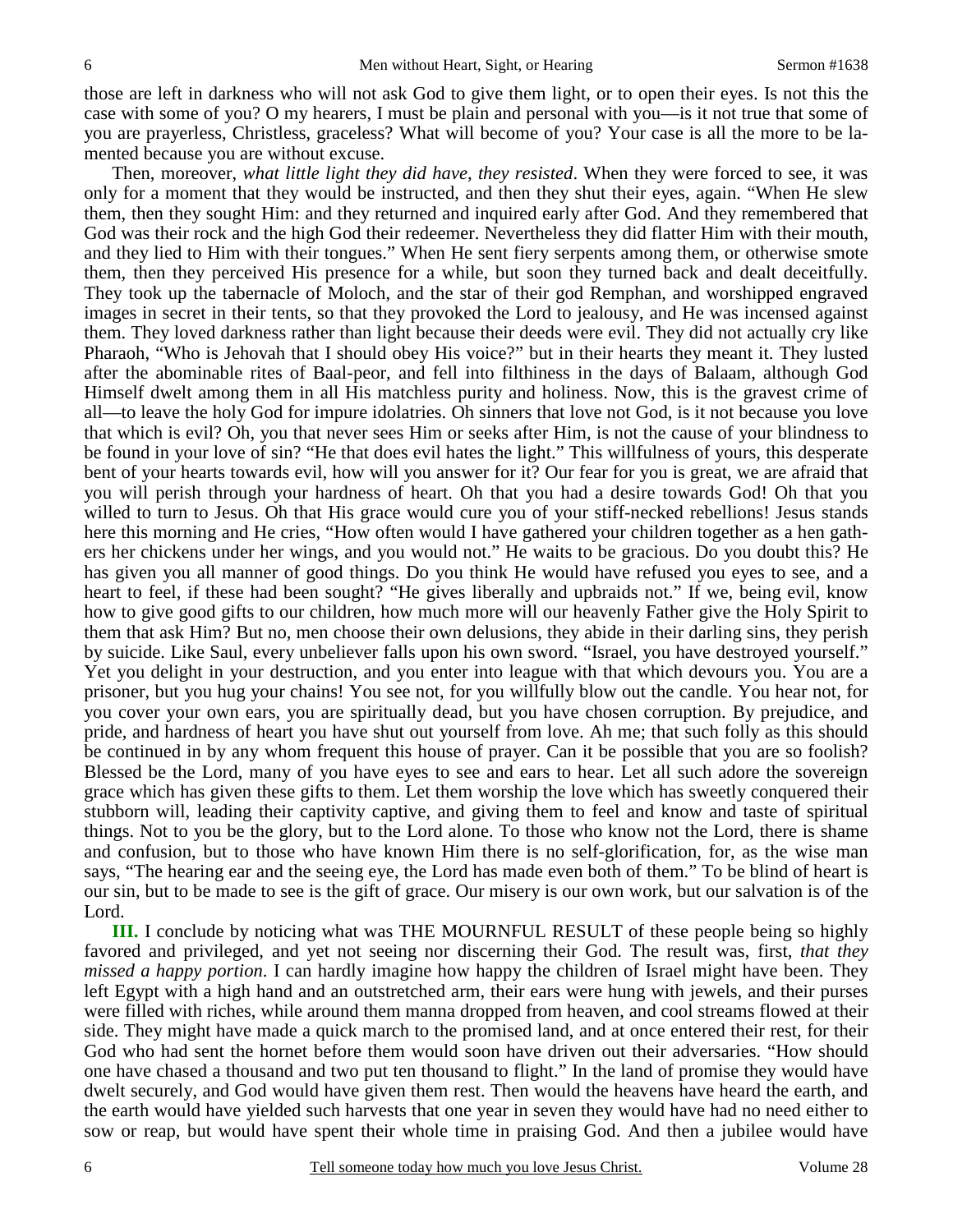come every seventh seven, in which with high-sounding cymbals they would magnify the Most High. They would have known no invading enemy, and felt neither blast, nor blight, nor mildew, in fact, they would have been the happiest nation under heaven, "He should have fed them also with the finest of the wheat: and with honey out of the rock should I have satisfied you." They flung all this on one side, they would not have God, and so they could not have prosperity. They walked contrary to Him, and He walked contrary to them. They would not obey Him, and therefore His anger smoked against them.

 Think, moreover, what a glorious destiny they threw aside. Had they been equal to the occasion, by God's grace they might have been a nation of kings and priests, they might have been the Lord's missionaries to all lands, the light-bearers to all peoples. Every arrangement was made to enable them to live a godly, holy, joyous, sanctified life. They ate angels' food, and they might have lived angels' lives, acting as heralds, to tell to others what wonders God had worked for them. Alas, they could not see the moral grandeur of so high a calling, and they thought more of eating flesh than of honoring the Lord and teaching His law. I would like to say to some of you that God has been setting before you an open door, and yet you have not perceived Him, nor loved Him. He would make saints of you and you are content to be money-grubbers. You have judged yourselves unworthy of the prize which He has set before you. You do not know what a happy lot you have declined. Just lately you were a young man—you are getting to middle life now—and you do not know what golden opportunities you have wasted. As Cleopatra melted pearls and swallowed them as a drink, so have you drunk down the possibilities of glory as if they were common things. What might not God have done with some of you, if your hearts had been given to Him years ago? By this time you might have achieved a lifework, glorious to God, honorable to yourself, and happy to your friends. The stuff is in you, which might have been molded into a minister, a missionary, a soul-winner, and you might have been among the happiest and best of men. Nor does the waste end with yourself; you are causing damage to many others. Your children are growing up to follow your follies, wasting their lives as you have squandered yours! Oh, had you yielded to Jesus years ago your sons might have been your honor and comfort, and your daughters your joy and delight. You have flung away such opportunities as could not be bought for gold. Thus says the Lord, "Oh that My people had hearkened unto Me, and Israel had walked in My ways! I should soon have subdued their enemies, and turned My hand against their adversaries. The haters of the Lord should have submitted themselves unto Him: but their time should have endured forever." Happy are God's people, but wretched are they who being placed where they could see God's hand yet will not see it, where they could hear God's voice yet will not hear it, but refuse the kingdom of heaven which has come so near unto them.

 Another result was that while they missed so high a position, *they went on sinning*. As they did not learn the lesson God was teaching them, namely, that He was God, and that to serve Him was their joy and their prosperity, they went from one evil to another, provoking the Lord to jealousy. From grumbling and murmuring they went on to rebelling. "Let us make a captain," they said, "and let us return to Egypt." From being idolatrous they became lascivious, and fell into the sin of uncleanness with the women of Moab. Often they were actual idolaters, and always they were unstable of heart. So they went from one sin to another because they had not a heart to perceive, nor ears to hear their God.

 Therefore *they frequently suffered*. A plague broke out one time, and a fire at another. At one time they were visited with fever, and soon the earth opened beneath them. One day the Amalekites smote them, another day fiery serpents leaped up from the sand, and they died by the thousands, being poisoned by their bites. They suffered much and often, and in all their trials they did but reap what they had sown. A man does not know what he is doing when he sins. We tell our naughty children that we have rods in pickle for them, and this is assuredly the case with the great Father, who has chastisement laid up for the people who willfully revolt from Him. He brings forth sorrow and wrath for those who harden their hearts and continue in their iniquities. Ah, my hearers, how many of you are this day reaping what your own hands have sown.

 At last *this evil ended terribly*. The Lord lifted His hand to heaven, and swore that the rebellious generation should not enter into His rest, and they began to die by wholesale till Moses cried, "We are consumed by Your anger, and by Your wrath are we troubled." Not one of the men that came out of Egypt, save only Joshua and Caleb, reached the promised land. Whenever they pitched their tents at eventide, the first thing was to celebrate the funerals of the day. The tribes marched on, and on the